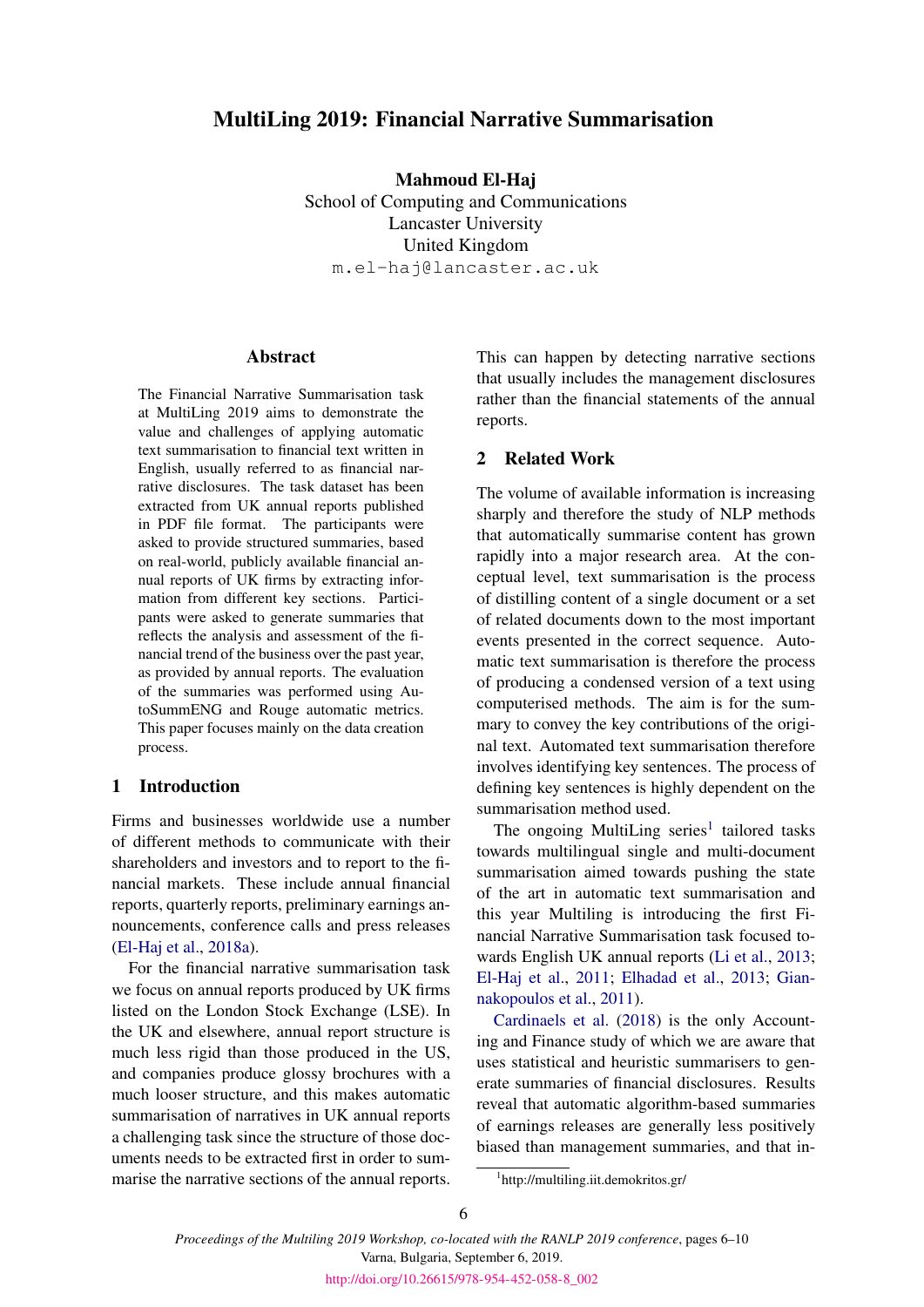vestors who receive an earnings release accompanied by an automatic summary arrive at more conservative valuation judgements.

[de Oliveira et al.](#page-4-3) [\(2002\)](#page-4-3) created a summarisa-tion system that uses lexical cohesion<sup>[2](#page-1-0)</sup> to summarise financial news collected from Reuters' Website<sup>[3](#page-1-1)</sup>.

## 3 Data Description

Before we indulge into describing the summaries dataset we start by a short introduction of what an annual report is. Firms in the UK and worldwide produce an annual document called an 'annual report' which provides a comprehensive reporting on a company's activities throughout the preceding year. Annual reports are intended to give shareholders and other interested parties information about the company's activities and financial performance. They may be considered as grey literature. It was not until legislation was enacted after the stock market crash in 1929 that the annual report became a regular component of corporate financial reporting. Typically, an annual report will contain the following [\(El-Haj et al.,](#page-3-3) [2019b\)](#page-3-3):

- Financial Highlights
- Letter to the Shareholders
- Narrative Text, Graphics and Photos
- Management's Discussion and Analysis
- Financial Statements
- Notes to Financial Statements
- Auditor's Report
- Summary Financial Data
- Corporate Information

Annual reports are usually long documents spanning between 60 and up to 300 pages. As the reports are provided in PDF file format, extracting

strcture is a challening task. The work by [\(El-Haj](#page-3-4) [et al.,](#page-3-4) [2018b,](#page-3-4) [2019b\)](#page-3-3) used the UK annual report's table of contents to retrieve the textual content (narratives) for each section listed in the table of contents. Section headings presented in the table of contents are used to partition retrieved content into the audited financial statements component of the report and the "front-end" narratives component, with the latter sub-classified further into a set of generic report elements including the Chairman's Statement, CEO Review, the Governance Statement, the Remuneration Report, and report's Highlights. Figure [1](#page-1-2) shows a narrative example extracted from the Chairman's Statement Section in front-end of an annual report.

## <span id="page-1-2"></span>**Chairman's Statement**

Biocompatibles made good progress in 2004.

The Principal Investigators of the Company's PRECISION clinical trial presented positive data at the CIRSE<sup>1</sup> conference on 26 September 2004: and Abbott announced the start of a clinical trial for the evaluation of its ZoMaxx<sup>TM</sup> Drug Eluting Stent on 14 September 2004.

The Company is delivering its plan.

#### **The Technology**

Biocompatibles has a portfolio of granted patents around the two proprietary polymer systems - the PC Technology that formed the origin of the company and which is used by Abbott and Dideco, amongst other leading medical device companies; and the N-filTM technology licensed from the Biocure affiliate of Novartis' Ciba Vision subsidiary and which is used in the Drug Eluting Bead programme. The patents provide a strong position over the use of these polymer systems in the target interventional products markets.

Figure 1: Front-End narratives example - Chairman's Statement

To detect the structure of UK annual reports we used the CFIE-FRSE software to detect structure for around 4000 UK annual reports for firms listed on LSE covering the period between 2002 and 2017 [\(El-Haj et al.,](#page-3-5) [2014,](#page-3-5) [2019a](#page-3-6)[,c;](#page-3-7) [El Haj et al.,](#page-3-8) [2018\)](#page-3-8). CFIE-FRSE stands for Corporate Financial Information Environment (CFIE) -Final Re-

<span id="page-1-0"></span> $2$ Lexical cohesion refers to the way related words are chosen to link elements of a text. There are two forms: repetition and collocation. Repetition uses the same word, or synonyms, antonyms, etc. For example, "Which dress are you going to wear?" - "I will wear my green frock" uses the synonyms "dress" and "frock" for lexical cohesion. Collocation uses related words that typically go together or tend to repeat the same meaning. An example is the phrase "once upon a time".

<span id="page-1-1"></span><sup>3</sup><http://www.reuters.co.uk>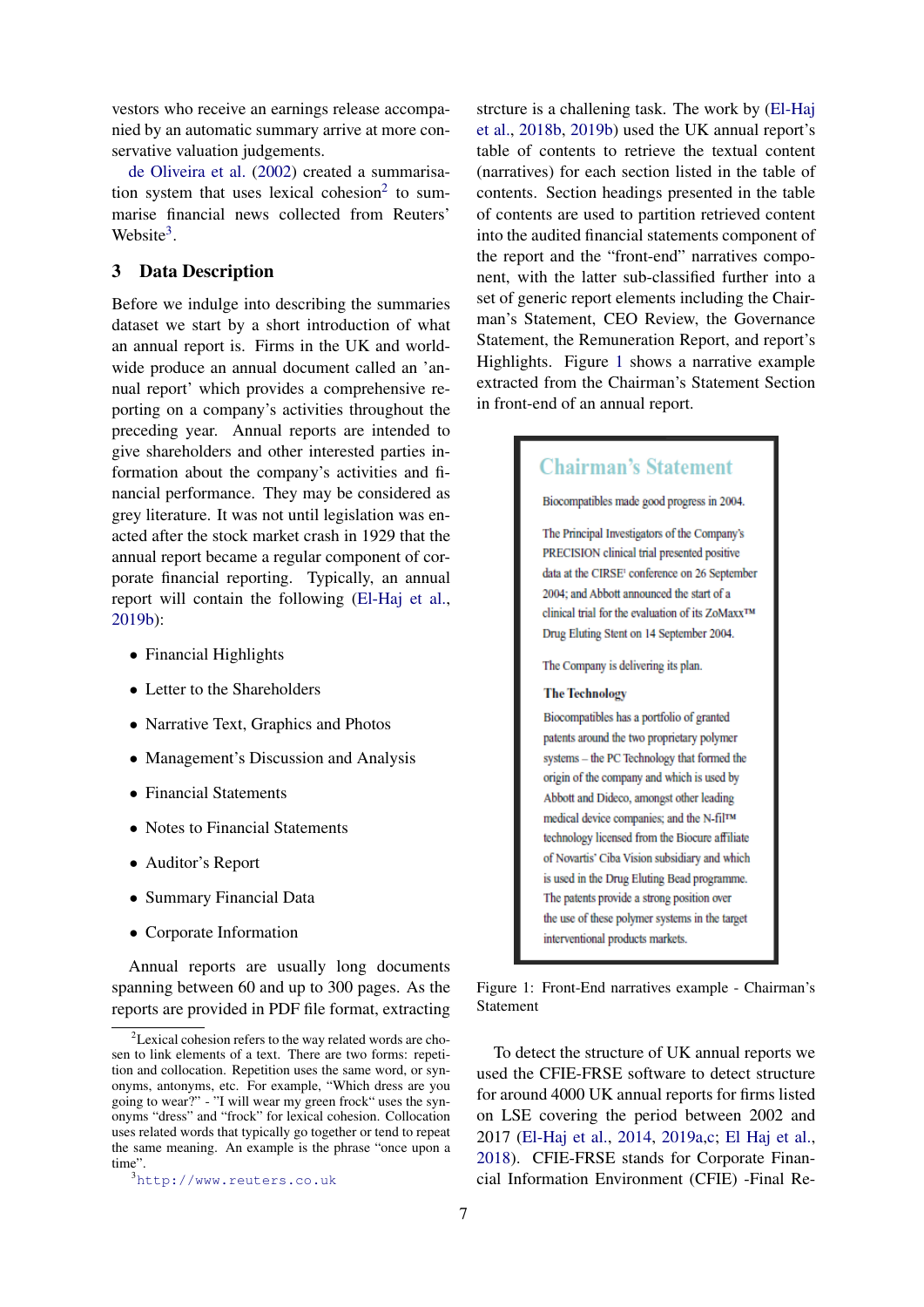port Structure Extractor (FRSE). The tool is available as a desktop application, which is freely available on  $G$ itHub<sup>[4](#page-2-0)</sup>. The tool detects the structure of annual reports by detecting the key sections, their start and end pages in addition to the narrative contents.

Using CFIE-FRSE we divided the annual reports' full text into *training*, *testing* and *validation*. We also provide the sections extracted using CFIE-FRSE and we indicate which sections are the "narrative" sections, thus containing the textual contents of the annual reports (see Section [5](#page-2-1) below for more details on how we define narrative sections).

For the creation of the financial narrative summarisation dataset we used a number of 3,863 annual reports. We randomly split the dataset into training (c75%), testing and validation (c25%). Table [1](#page-2-2) shows the dataset details. We provided the participants with the training and validation datasets including the full text of each annual report along with the extracted sections and goldstandard summaries. At a later stage the participants were given the testing data. On average there are at least 2 gold-standard summaries for each annual report. We do not provide the PDF annual reports and instead we provide the full text as plain text file.

Table 1: Dataset

<span id="page-2-2"></span>

| Data Type        | Training | Testing | Validation | Total  |
|------------------|----------|---------|------------|--------|
| Report full text | 3.000    | 500     | 363        | 3.863  |
| Report sections  | 60.794   | 12.089  | 9.247      | 82,130 |
| Gold summaries   | 6.787    | 1.151   | 878        | 8.816  |

#### 4 Task Description

In this task We introduce a new summarisation task which we call 'Sturece-based Summarisation'. In this task the summary requires extraction from different key sections found in the annual reports. Those sections are usually referred to as "narrative sections" or "front-end" sections and they usually contain textual information and reviews by the firm's management and board of directors. Sections containing financial statements in terms of tables and numbers are usually referred to as "back-end" sections and are not supposed to be part of the narrative summaries.

For the purpose of this task we ask the participants to produce one summary for each annual re-

<span id="page-2-0"></span><sup>4</sup><https://github.com/drelhaj/CFIE-FRSE>

port. The summary length should not exceed 1000 words. We advise that the summary is generated/extracted based on the narrative sections (see Section [5,](#page-2-1) therefore the participating summarisers need to be trained to detect narrative sections before creating the summaries.

Figure [2](#page-2-3) shows the structure of the Financial Narrative Dataset. At the beginning of the shared task we provided the participants with two directories "training" and "validation" each containing the full text of the annual reports  $(*_full_text)$ , the extracted sections (\*\_sections) and the gold standard summaries (\*\_gold\_standards).

### <span id="page-2-1"></span>5 Data Sample

<span id="page-2-3"></span>

Figure 2: Dataset Structure

The data is provided in plain text file format in a directory structure as in Figure [2.](#page-2-3) Each annual report has a unique ID and it is used across in order to link annual reports' full text to their sections and gold-standards. For example: The *training* directory contains a file called 17.txt where 17 is a unique ID and can be used to locate this report's sections in the *training\_sections* directory, as shown in the files 17\_896317\_3.txt and 17\_896317\_4.txt. Also the same ID can be used to find this report's gold standard summaries as in the *training\_gold\_standards* as in the files 17\_896311\_8.txt and 17\_896313\_1.txt.

For the files in the *\** sections and *\*\_gold\_standards* each file name is made of the following: reportID\_sectionID\_sectionType.txt as in 17\_896317\_4.txt.

*Section type* can be used to identify narrative sections, those with any *sectionType* but zero, as follows:

• 1 Chairman's statement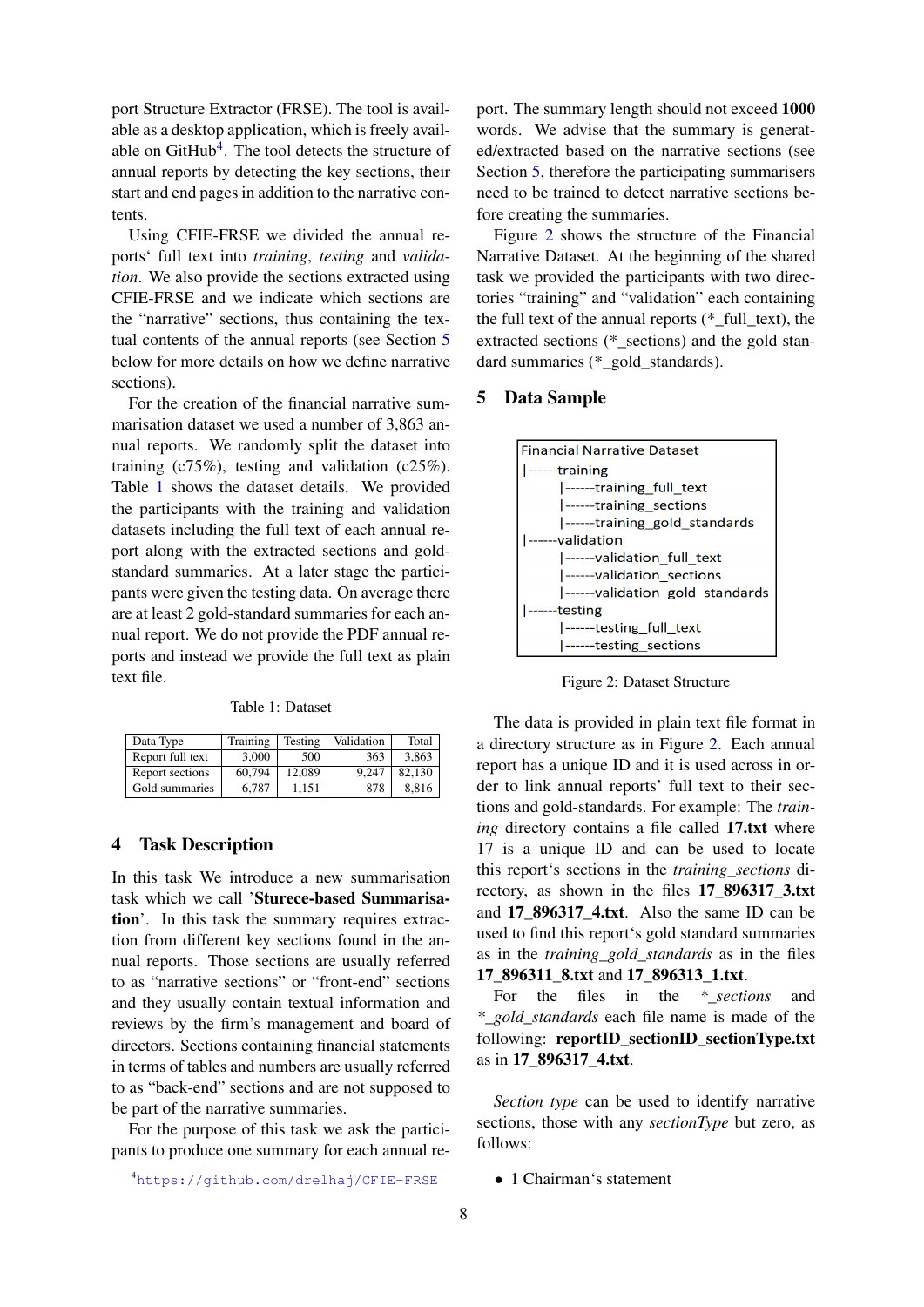- 2 Chief Executive Officer (CEO) review
- 3 Governance statement
- 4 Remuneration report
- 5 Business review
- 6 Financial review
- 7 Operating review
- 8 Highlights
- 9 Auditors report
- 10 Risk management
- 11 Chairman's governance introduction
- 12 Corporate Social Responsibility (CSR) disclosures

Sections with *sectionType*=0 are considered to be non-narratives and are not expected to appear in the summary. Example: 17\_896315\_0.txt. To make the task challenging we did not provide section types in the testing data as that is expected to be the participants task where they are expected to define which sections are narrative sections before summarising the report.

The data is available for free for research pruposes.[5](#page-3-9)

## 6 Challenges

This is a challenging task considering a) the size of each annual reports and b) the lack of standardisation in UK annual reports. These challenges shed light on the complexity of financial narratives in general, along with the fact that more robust and up to date machine learning and NLP techniques are required to facilitate the automatic extraction and analysis of financial narratives.

### 7 Conclusion and Future Work

This paper introduces the first financial narrative summarisation dataset at the First MultiLing Financial Narrative Summarisation Task, held at MultiLing 2019 Summarisation workshop at RANLP 2019 in Varna, Bulgaria . It shows the need and as well as the challenges of summarising long and unstructured UK annual reports. For the future work we will provide a baseline summariser reporting AutoSummENG and Rouge automatic metrics.

### **References**

- <span id="page-3-2"></span>Eddy Cardinaels, Stephan Hollander, and Brian J White. 2018. Automatic summaries of earnings releases: Attributes and effects on investorsâ judgments. *Available at SSRN 2904384*.
- <span id="page-3-6"></span>Mahmoud El-Haj, Paulo Alves, Paul Rayson, Martin Walker, and Steven Young. 2019a. Retrieving, classifying and analysing narrative commentary in unstructured (glossy) annual reports published as pdf files. *Accounting and Business Research*, pages 1–29.
- <span id="page-3-1"></span>Mahmoud El-Haj, Udo Kruschwitz, and Chris Fox. 2011. University of essex at the tac 2011 multilingual summarisation pilot.
- <span id="page-3-3"></span>Mahmoud El-Haj, Paul Rayson, Paulo Alves, Carlos Herrero-Zorita, and Steven Young. 2019b. Multilingual financial narrative processing: Analysing annual reports in english, spanish and portuguese. *Multilingual Text Analysis: Challenges, Models, And Approaches*, page 441.
- <span id="page-3-7"></span>Mahmoud El-Haj, Paul Rayson, Paulo Alves, Carlos Herrero-Zorita, and Steven Young. 2019c. Multilingual financial narrative processing: Analysing annual reports in english, spanish and portuguese. *Multilingual Text Analysis: Challenges, Models, And Approaches*, page 441.
- <span id="page-3-0"></span>Mahmoud El-Haj, Paul Rayson, and Andrew Moore. 2018a. The first financial narrative processing workshop (fnp 2018). *LREC 2018*.
- <span id="page-3-5"></span>Mahmoud El-Haj, Paul Rayson, Steven Young, and Martin Walker. 2014. Detecting document structure in a very large corpus of uk financial reports.
- <span id="page-3-4"></span>Mahmoud El-Haj, Paul Edward Rayson, Paulo Alves, and Steven Eric Young. 2018b. Towards a multilingual financial narrative processing system. *LREC 2018*.
- <span id="page-3-8"></span>Mahmoud El Haj, Paul Edward Rayson, Paulo Alves, and Steven Eric Young. 2018. Towards a multilingual financial narrative processing system. *LREC 2018*.

<span id="page-3-9"></span><sup>5</sup> http://multiling.iit.demokritos.gr/pages/view/1648/taskfinancial-narrative-summarization